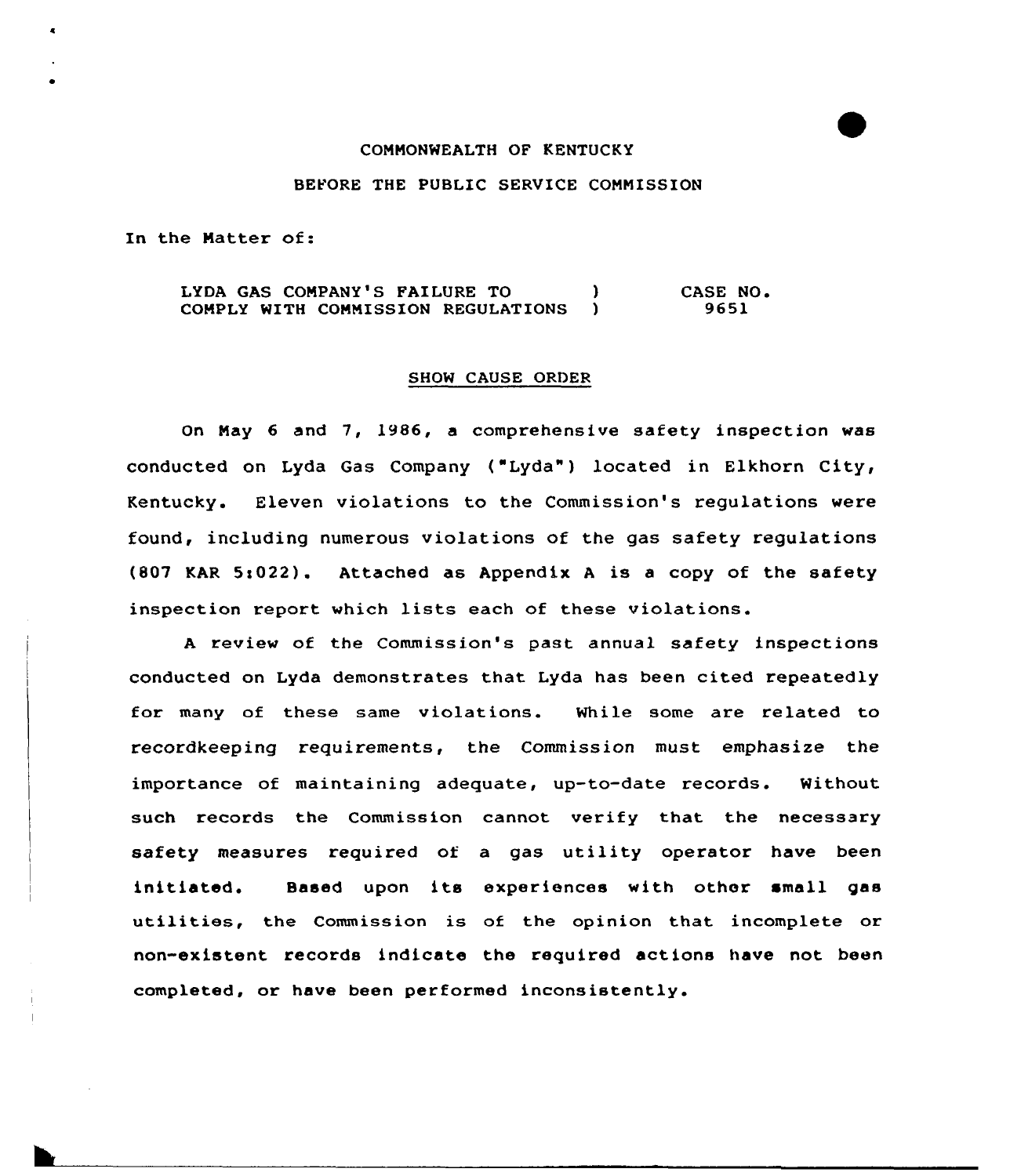Due to Lyda's inability and/or unwillingness to respond to and initiate in an effective manner the Commission's numerous directives, particularly regarding the maintenance of its pipeline facilities, the Commission finds it necessary for Lyda to demonstrate the reasons why it need not comply with the Commission's regulations and why Lyda should not be fined for its numerous violations.

IT IS THEREFORE ORDERED that Lyda shall appear before the Commission on September 1Q, 1986, at 1:30 p.m., Eastern Daylight Time, in Hearing Room 42 of the Commission's offices to show cause why it should not be fined for repeated violations to the Commission's regulations, and to demonstrate what corrective actions it intends to take to comply with the Commission's regulations.

Done at Frankfort, Kentucky, this 4th day of August, 1986.

PUBLIC SERVICE CONNISSION

ud D. He /Vice Chairman

ssioner

ATTEST:

Executive Director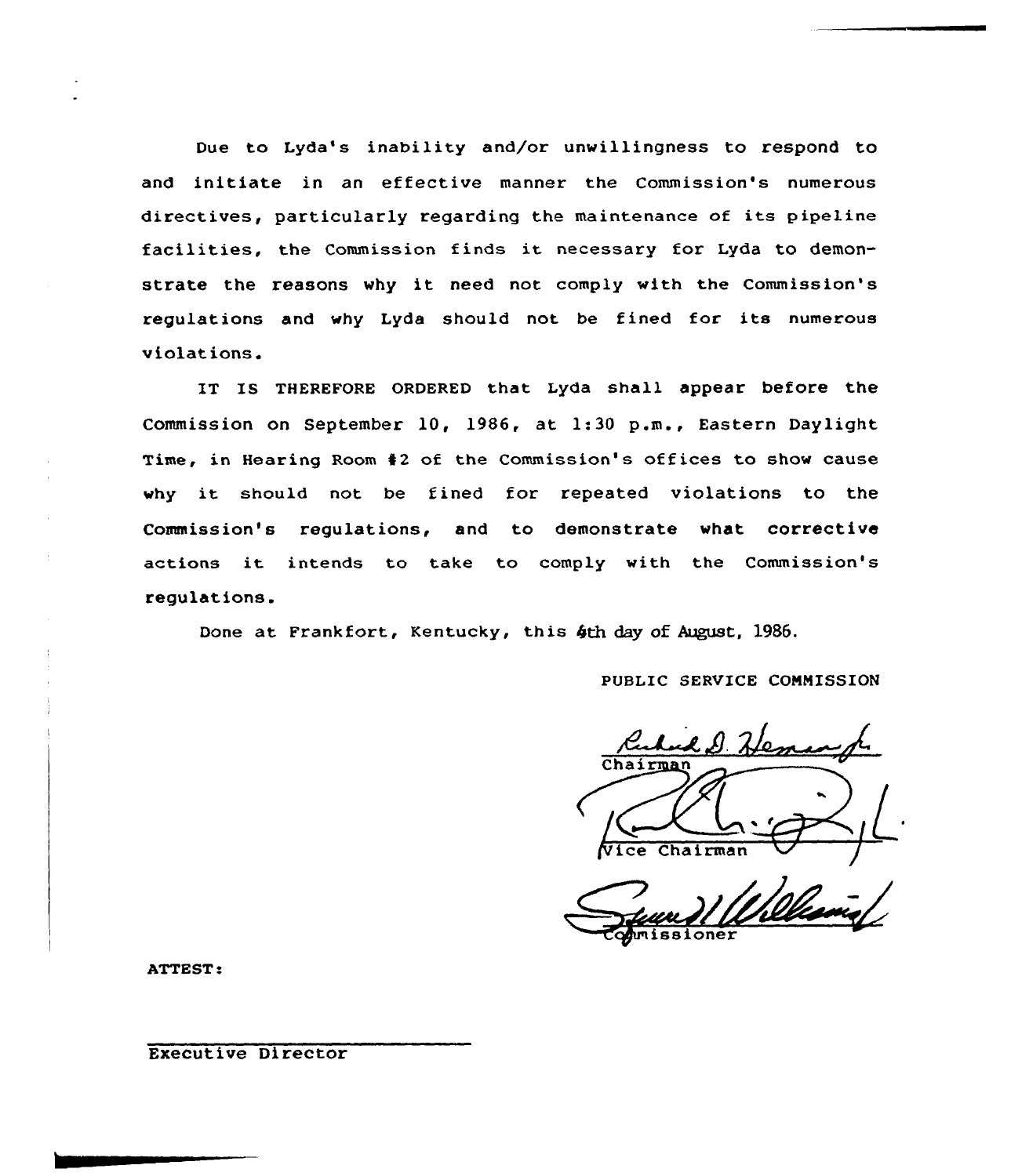

COMMONWEALTH OF KENTUCKY PUBLIC SERVICE COMMISSION 730 SCHENKEL LANE POST OFFICE BOX 615 FRANKFORT, KY. 40602 (502) 564-3940

Duly 8, 1986

Mr. Mabry Holbrook, President Lyda Gas Company P. 0, Box 772 Nartin, Kentucky 41649

Dear Nr. Holbrook:

 $\mathcal{O}(\mathcal{O}_\mathcal{A})$  . The set of  $\mathcal{O}_\mathcal{A}$ 

Enclosed is a copy of the recent 1986 Comprehensive Inspection which was conducted on Lyda Gas Company.

Please respond to the cited deticiencies before August 6, 1986, as requested in the recommendations of the Report.

If you have any questions or need additional information please contact Jeffrey Schroeder at (502)564-5012.

Sincerely,

Claude G. Rhorer,  $J_1$ , Director Division of Utility Engineering and Serv ices

CGR/JMS/lr

Enclosure

 $\mathcal{H}^{\mathcal{G}}_{\mathcal{G}}$  , where  $\mathcal{H}^{\mathcal{G}}_{\mathcal{G}}$  , and  $\mathcal{H}^{\mathcal{G}}_{\mathcal{G}}$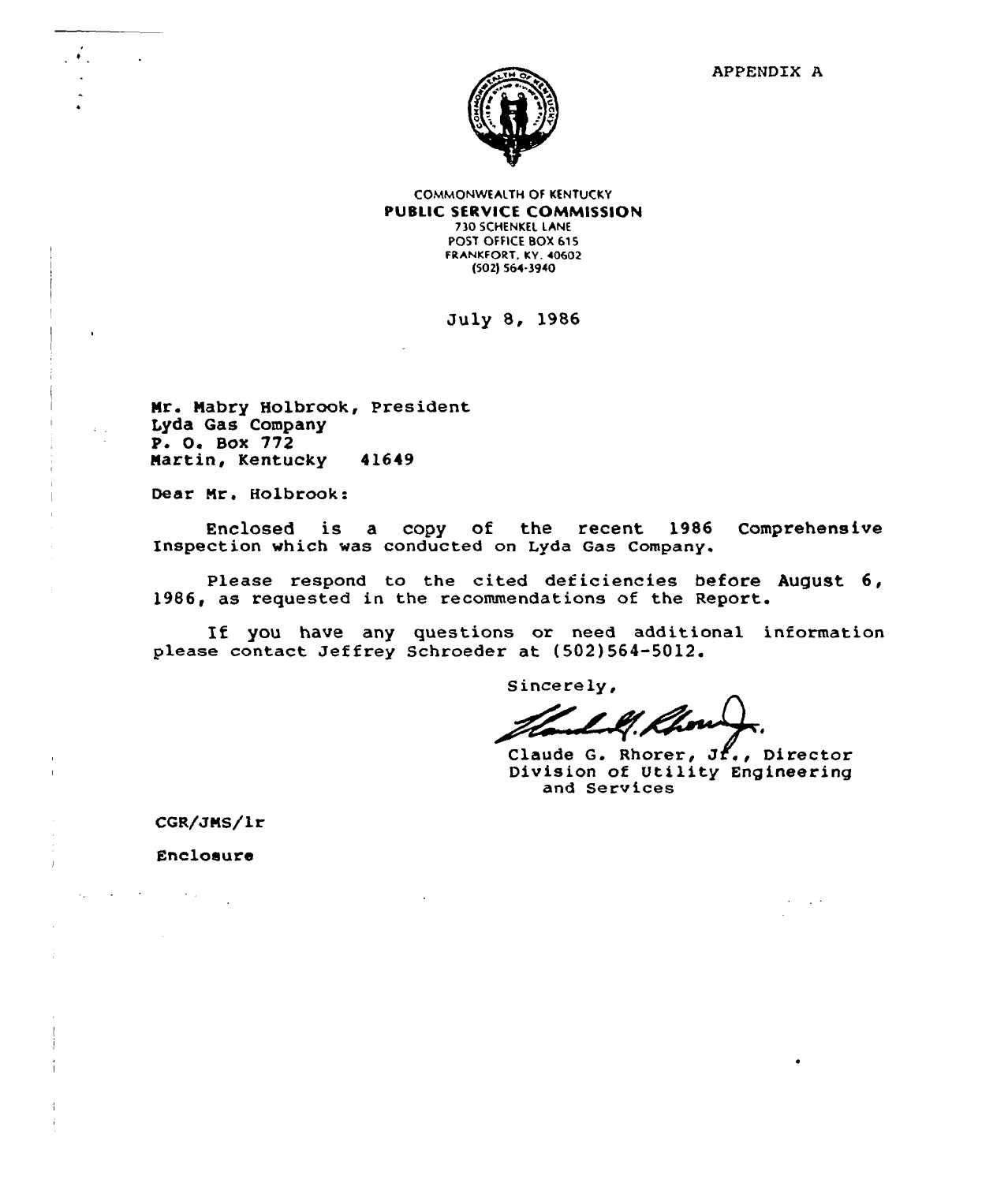# <sup>R</sup> <sup>E</sup> P 0 <sup>R</sup> T

- TO: econduity<br>Claude G. Rhorer, Jr., Director Division of Utility Engineering and Services
- THRU: E. Scott Smith, Chief Enginee and Services<br>E. Scott Smith, Chief Engineer Eller<br>Larry L. Amburgey, Investigator Supervisor LAT
- FROM: Jeffrey M. Schroeder Utility Investigator

DATE: July 7, 1986

RE: Comprehensive Inspection of Lyda Gas Company, Elkhorn City, Kentucky

### BRIEF

On May <sup>6</sup> and 7, 1986, I inspected Lyda Gas Company (Lyda). This inspection was conducted in accordance with our goal of inspecting each natural gas utility at least annually. Lyda is an  $intractate$  natural gas distribution utility operating in the Commonwealth of Kentucky.

# INSPECTION

Lyda is owned and operated by Nabry Holbrook. Thixty-five customers are served from a well located across the Russell Fork River. The outlet pressure from the well is <sup>535</sup> psig. The first reduction of pressure is approximately 50 feet downstream where the pressure is decreased to <sup>55</sup> psig. At this regulator station Lyda does not have a relief valve. Another regulator is located 500 feet downstream where the pressure is then decreased to <sup>20</sup> psig. The line is then encased in plastic and hung from a cable as it crosses the river. At the base of this crossing plastic P/E pipe was exposed. The line then runs to a third regulator station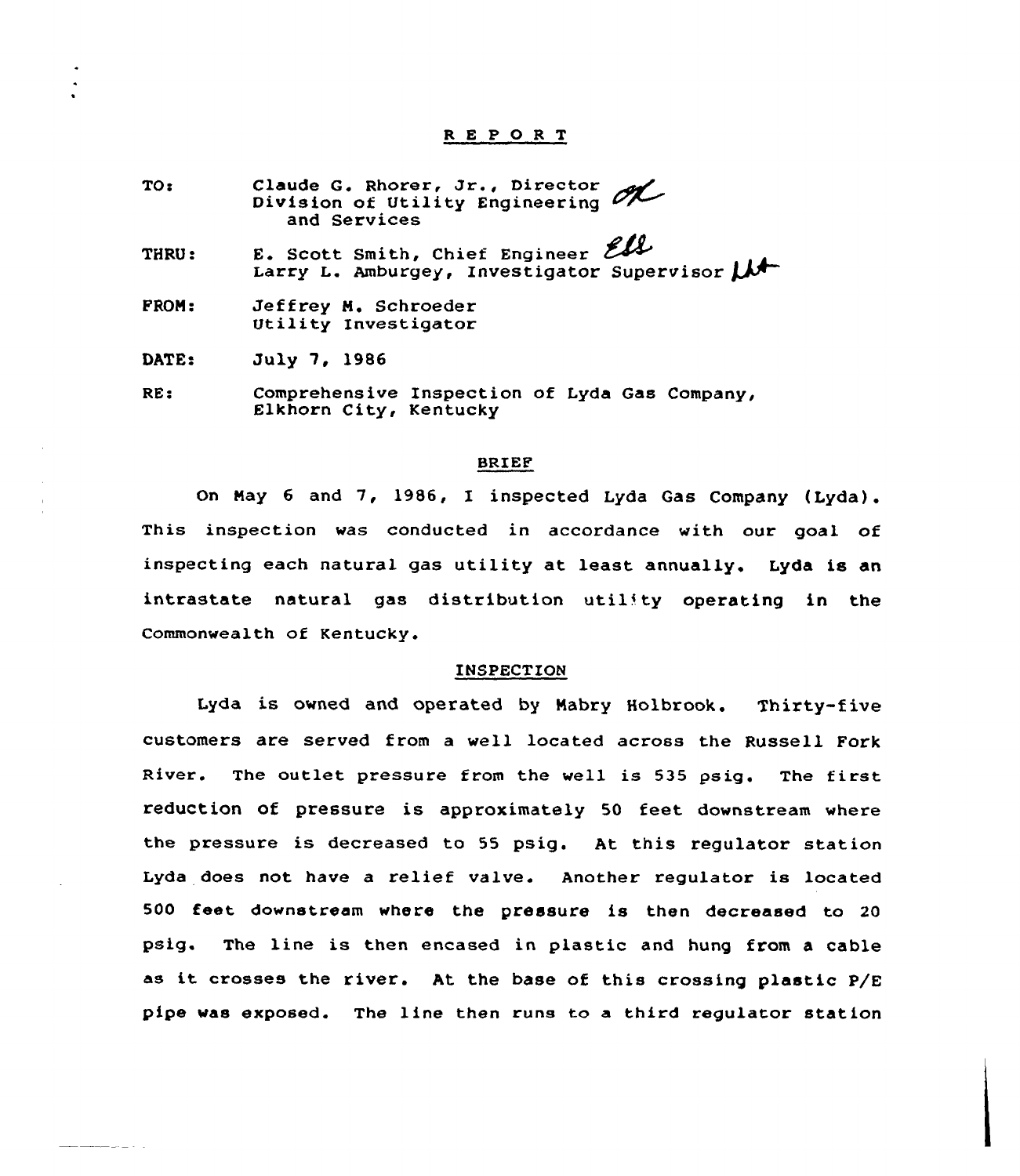$REPORT - Lyda$  Gas Company Page 2 July 7, 1986

where the pressure is further decreased to 6-8 ounces. This station does have a relief valve. However, at least one customer is served off the line with <sup>20</sup> psig. With no relief capability, the potential pressure could go as high as 535 psig.

The line loss for Lyda cannot be determined because the gas is not metered at the well. Lyda's purchases are the same as the sales to the customers. Nany deficiencies pertaining to record keeping were found.

## FINDINGS

After a review of my notes the folloving violations were found:

- $\mathbf{1}$ . Records for annual maintenance on regulators were not available. [807 KAR 5:022, Section 14(21))
- $2.$ Records for annual maintenance on relief valve were not available. [807 KAR 5:022, Section 14(23)j
- $3.$ Records for annual maintenance of main line valves were not available. [807 KAR 5:022, Section 14(25)]
- $4.$ Heter history records are not kept. [807 KAR 5:006 Section 15l
- $5.$ Ten year meter test and change-out program is not up-todate. [807 KAR 5:006, Section 13]
- 6. Weekly odorization "sniff" tests are not performed. [807 KAR 5:022, Section 13(17)]

 $\frac{1}{2} \left( \frac{1}{2} \right) \left( \frac{1}{2} \right) \left( \frac{1}{2} \right) \left( \frac{1}{2} \right) \left( \frac{1}{2} \right) \left( \frac{1}{2} \right) \left( \frac{1}{2} \right) \left( \frac{1}{2} \right) \left( \frac{1}{2} \right) \left( \frac{1}{2} \right) \left( \frac{1}{2} \right) \left( \frac{1}{2} \right) \left( \frac{1}{2} \right) \left( \frac{1}{2} \right) \left( \frac{1}{2} \right) \left( \frac{1}{2} \right) \left( \frac$